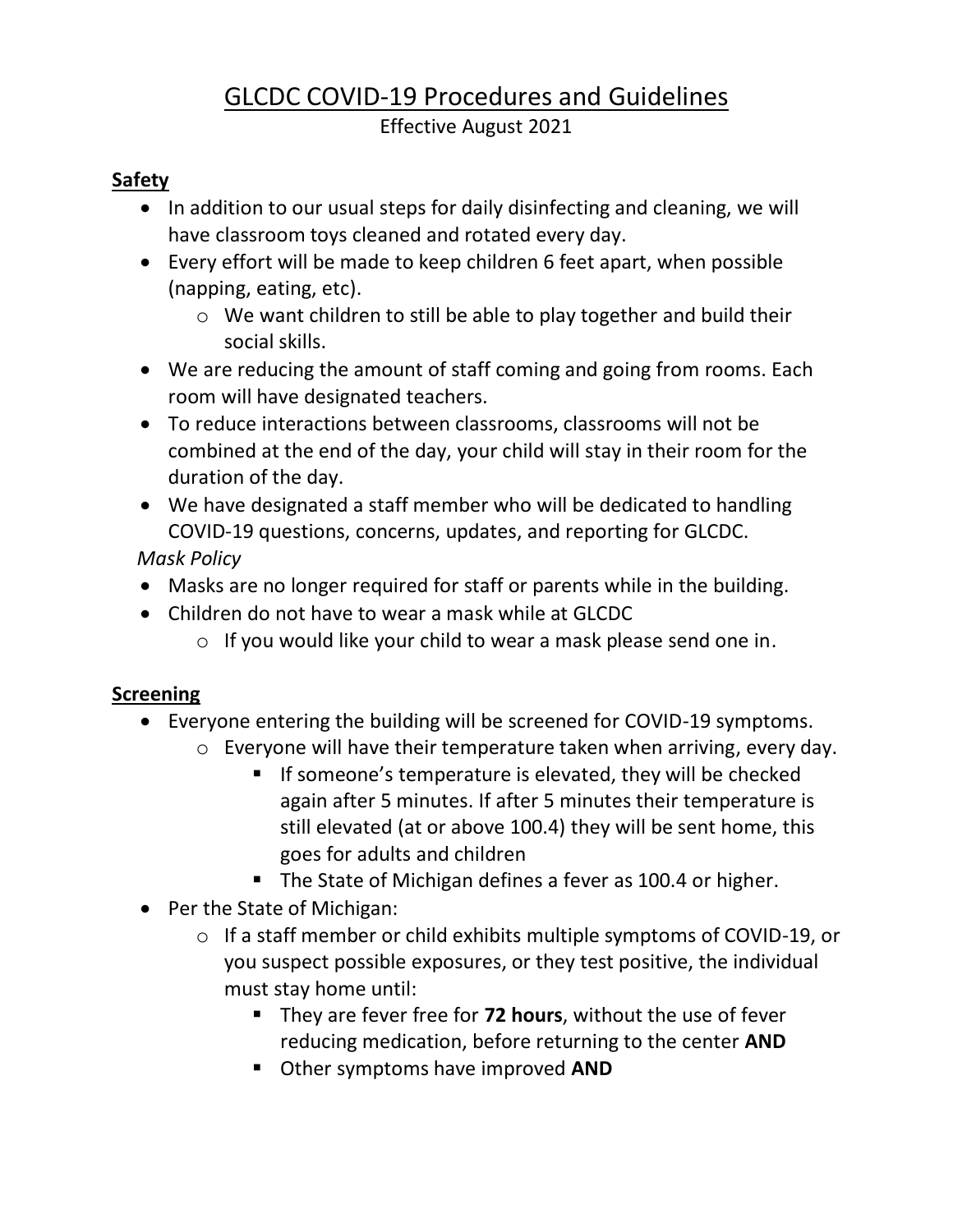- At least 10 days have passed since the symptoms first appeared.
- o If a child is exhibiting symptoms of COVID-19 (fever, fever with cough and/or diarrhea) they must be picked up within an hour and meet the State of Michigan's return policy listed above before coming back to GLCDC.
- If any member of your household is experiencing symptoms of COVID-19 we ask that you keep all children home and speak with your physician before bringing your child(ren) in.
- If any child or adult in your household becomes symptomatic or tests positive for COVID-19 you **must** let GLCDC know.
- If there is a confirmed case, we will call the health department and comply with their investigation. They will instruct GLCDC on what to do based on their investigation of the confirmed case.
- **GLCDC will close down again, if needed, based on recommendations from the health department.**
	- $\circ$  In the event of a closure, we will post on the website and at the center. We are currently working on an email listserv for contacting families by email.

### **Preparing to Return to GLCDC**

- If possible, talk to your child about the changes they will experience when they come back to school.
	- o Let them know that their teachers might be wearing masks and possibly some of their friends.
- Please bring spare clothes for your child that are weather appropriate.
- Bring in bedding (and a mat, if necessary) for nap time.
- Remember to have everything clearly labeled with your child's name.
- Be prepared for longer drop-offs due to distancing and screening procedures.
	- $\circ$  Also, it may take your child a while to adjust to returning to the center and the new drop-off procedures.
- When you first return, you will be asked to sign a statement that you have received, read, and agree to comply with our current COVID-19 procedures and guidelines presented in this document.

# **Drop-off and Pick-up**

*Drop-off:*

• When you arrive, please ring the doorbell and we will meet you at the door.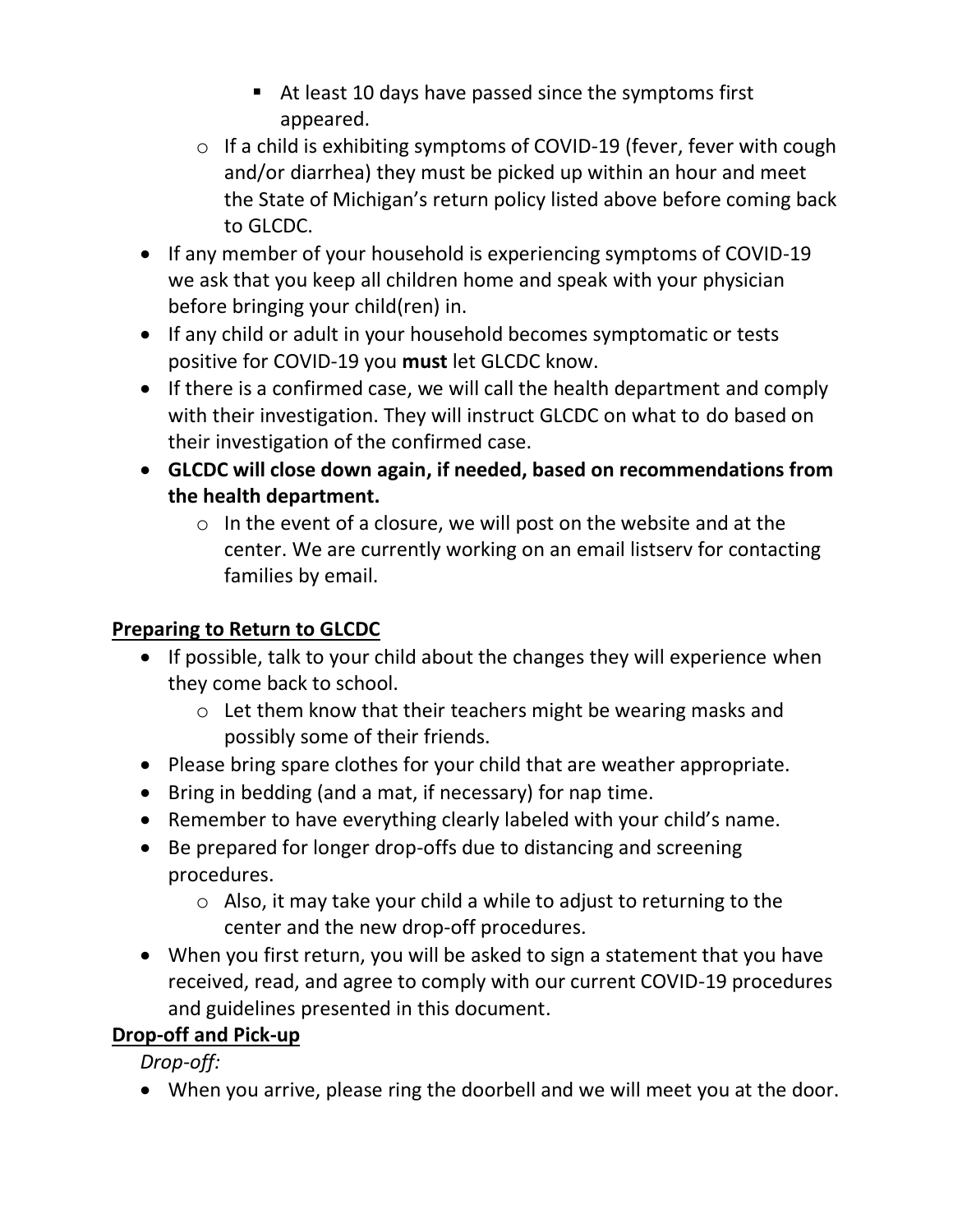- Parents will not be allowed past the office, the only exception to this is if dropping off at the office is not going well.
	- $\circ$  In the case that a parent cannot drop off at the door, they are allowed to walk their child(ren) to their classroom if they follow the guidelines listed here:
		- i. Must sanitize their hands
		- ii. Do not enter the classrooms, the teacher will meet you at the door.
		- iii. Exit through the side door by your child's classroom, please do not walk back to the main entrance.
- Please *do not* leave your child's car seat at the center.
- To reduce the amount of interactions between staff and parents, we ask that when it is possible, please have just one parent/guardian drop-off and pick-up.

*Pick-up:*

- When you arrive, please call and a teacher will meet you at the door with your child(ren). A daily note for each child will go home each day so that you can stay informed about their day.
	- o Don't hesitate to call during the day to check in on your child(ren)!

## **Other**

- Parents *will not need* to sign their child(ren) in and out every day.
- We will be using Venmo for contactless credit card payments, no slip necessary.
	- o Send your payment to GLCDC
	- o There is no fee for using a debit card, bank account, or Venmo balance. There is a 3% fee (from Venmo) for using a credit card.
- Checks and cash payments will still be accepted
	- $\circ$  If paying by cash, please use the cash payment station by the office
		- i. Count out the amount with Miss Patty or Miss Rebecca
		- ii. Place the cash in an envelope
		- iii. Write the amount, your name, the child's name, and the days being paid for.
- To encourage social distancing and reduce the possibility of spreading COVID-19, there is a 18 child limit, **per day**, for Ram's Club this summer.
- We will still have fun, in-center activities such as baking, art day, movie day, etc.